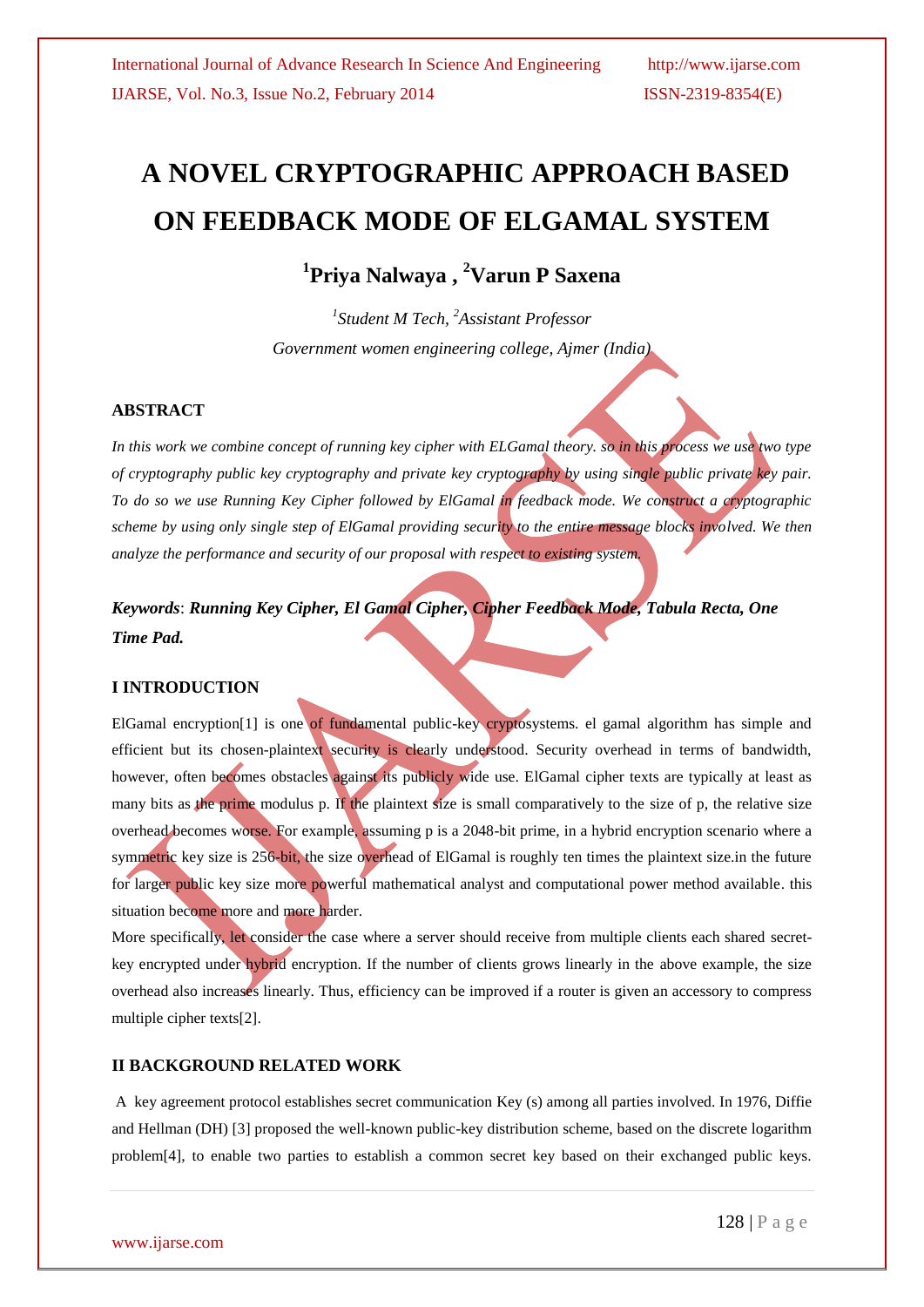However, their scheme did not provide authentication mechanism for the exchanged public keys. In past years, NIST has published a series of security standards under Federal Information Processing Standard (FIPS) [5]. FIPS 186-2 Digital Signature Standard (DSS) [6] introduces Digital Signature Algorithm (DSA) Series of security standards publish by the national institute and technology(NIST) under Federal Information processing Standard(FIPS). Standard for key agreement is still missing in the current standards. Arazi

[7] proposed integrating Diffie–Hellman (DH) key exchange into the Digital Signature Algorithm (DSA).

As for the problem that ElGamal digital signature scheme's security [8] is constantly being challenged and increasingly becomes increasingly serious, an improved ElGamal digital signature algorithm is proposed. As the original ElGamal algorithm has its own security disadvantages that only one random number is used, in order to improve its security, the scheme presented in this paper improved this demerit by adding a random number to the original one and increasing difficulty of deciphering key[9].

For long enough messages the processing overheads are also involved. Let for example we have a message divisible into ten numbers of blocks near to identical size. Now if we may be able to secure all of ten message blocks with the same degree of security provided by efficient Public Key encryption schemes like ElGamal, by application of ElGamal process only once to single block of message, it will reduce the performance overhead. Federal Information Processing Standards Publication 81 (FIPS"81) describes some of the common standards for the Standard and Common modes for DES operations which is Private Key cryptosystem in nature. Idea behind this work presented here is to apply concept of feedback operation modes in Public Key encryption as well. A simplest approach to do so may be using Public key scheme in message feedback mode[10].

The main issue with message feedback approach which arrives is that it does not consider the frequency cryptanalysis of English alphabet. Furthermore most of the such application relies over XOR-ing the message block in feedback mode, which seems impractical in current scenario as any typical message pattern leaks the whole subsequent blocks. Further consideration of only the processing overhead may result into security compromises. Yet this idea laid down foundation for a novel approach of message feedback cryptology.

In this work we used an approach of symmetric cipher feedback into an asymmetric cryptographic scheme rather than simple message feedback. For the purpose of symmetric encryption we used Running Key Cipher and in asymmetric module we used ElGamal encryption in feedback mode. We have used *William Shakespeare's Othello* adopted as Unicode text format (Othello.txt) as our text, and we are using the *tabula recta* as our tableau for Running Key. Information about the start point of Running key is contained into ElGamal Public Key cipher part, so the exchange of the Running key is not explicitly required. Start point of Running Key is generated using the random numbers while encryption.

The use of Running Key not selected by user and generated by random function result into One Time Pad.

# **III TERMINOLOGY AND DEFINITION**

#### **3.1 One Time Pad**

In Cryptology, the one-time pad [11] is a type of encryption process. It has been proven to be impossible and infeasible to break if used properly. Each bit/character of the plain text is enciphered by a modular addition with bit/character from a randomly chosen private key (said to be PAD) having same length equal to the plain text,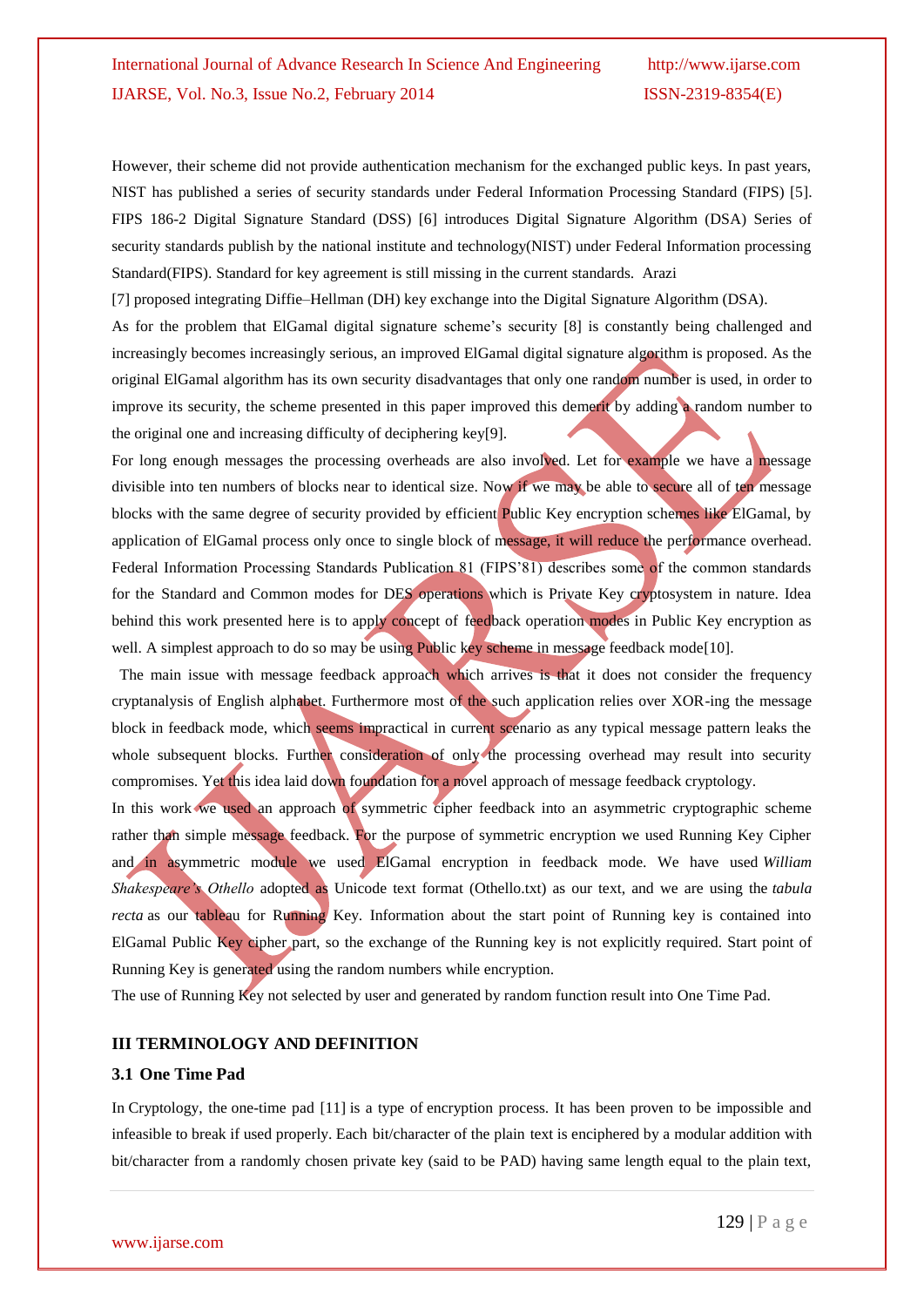resulting in cipher. In the case the key is really random, meanwhile as large as / greater than the original plain text/message, further never reused wholly or partially, always kept private, the cipher will be impossible and infeasible to decrypt or break without knowing the PAD or random secret key .In the one time pad or PAD we use the same requirement as cipher with the perfect security property. Furthermore, practical problems have always prevented OTP / PAD from being widely used generally.

### **3.2 Cipher Feedback**

To used cryptographic protection of sensitive but unclassified computer data specify a cryptographic algorithm by the Federal Data Encryption Standard(FIPS)[5]. FIPS"81 defines four modes of operation for the DES which may be used in a wide variety of applications. The modes [12] specify how data will be encrypted (cryptographically protected) and decrypted (returned to original form). there are various modes are available we use this modes for encryption and decryption as a standards, there are four modes ECB,CBC,CFB,OFB here ECB stands for electronic code book , CBC for cipher block chaining CFB cipher feedback mode and OFB for output feedback mode.

The body of FIPS"81 standard provides specifications of the recommended modes of operation but does not specify the necessary and sufficient conditions for their secure implementation in a particular application. This standard specifies the numbering of data bits, how the bits are encrypted and decrypted, and the data paths and the data processing necessary for encrypting and decrypting data or messages. This standard is based on (and references) the DES and provides the next level of detail necessary for providing compatibility among DES equipment. This standard anticipates the development of a set of application standards which reference it such as communication security standards, data storage standards, password protection standards and key management standards. Cryptographic system designers or security application designers must select one or more of the possible modes of operation for implementing and using the DES in a cryptographic system or security application.

# **3.3 Running Key Cipher**

In the running key cipher<sup>[13]</sup> text are used from the book, running key cipher is type of poly alphabetic substitution cipher. Usually used book are agreed ahead of time, while the passage to use should be chosen randomly each message are secretly indicated some where in the message Text.

Suppose we have agreed to use *The Programming Language* (1978 edition) as our text, and we are using the *tabula recta* as our tableau. Now suppose we want to send a message 'Flee at once'. For this we have to chose starting point. we have page and a line suppose we choose 63 as a page no and 1 as line no and our running key is error occur at serval place.

We write plaintext and running key just like:

Plaintext: f L e E A t o N c e Running key: E R R O R S C A N O Cipher text: J C V S R L Q N P S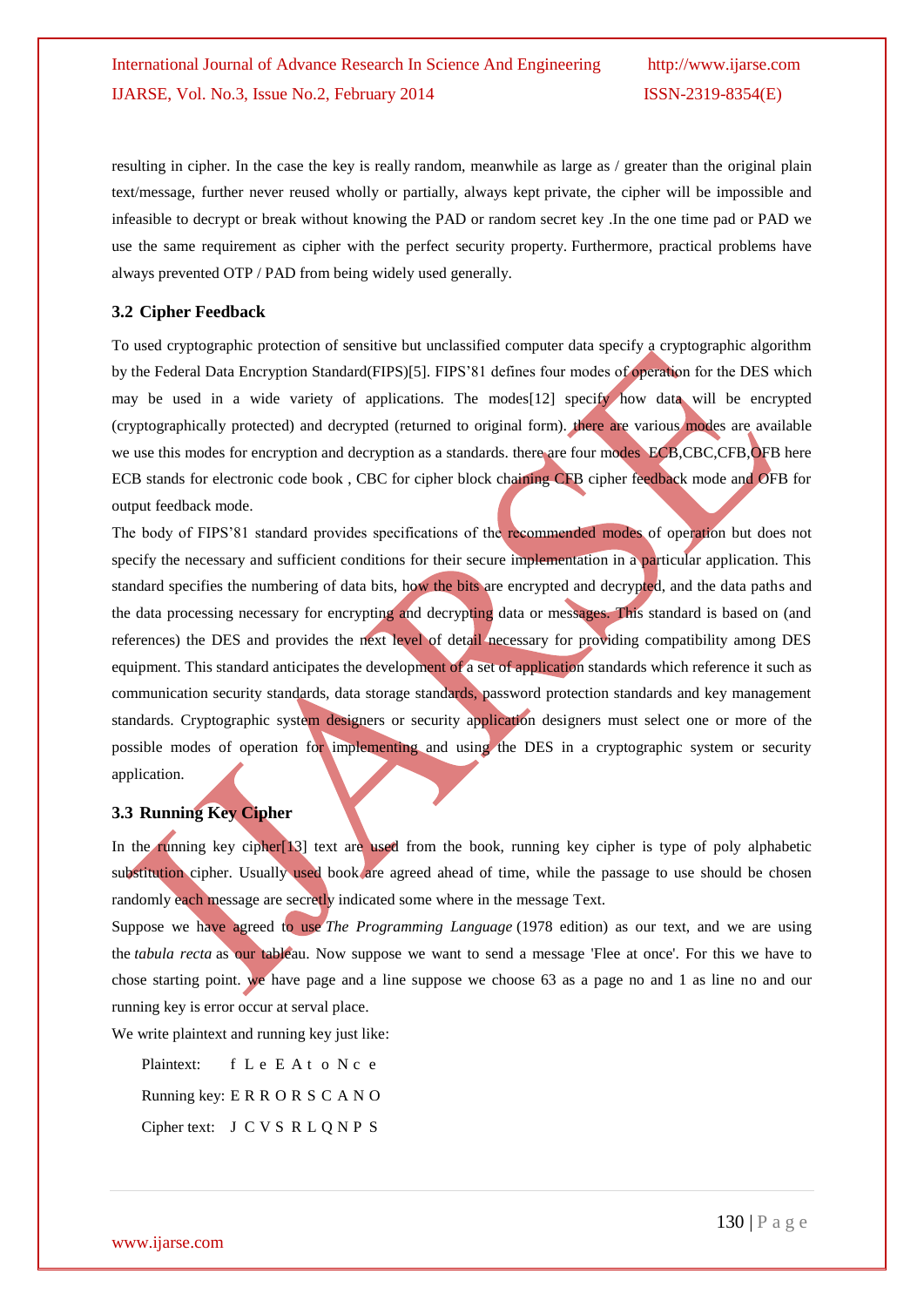And send the message 'JCVSR LQNPS'. In other type of cipher when we increase the size of message than we repeat the running key again and again but in this we doesn"t repeat the running key we just continue the line from the book.

Now after sending the message we have to tall receiver about running key. for doing this we made fake block. in this example we make fake block of five cipher text character, where 3 denoting page number, 2 the line number using A=0,B=0etc.this block is called indicator block, and this indicator block is inserted at the second last position. now we encoded page and line in AGDAB(06301) form. here 63 is page number and 1 is line number.

### **3.4 Tabula Recta**

In this method we shift previous row in the left, in this method we have table of alphabets. This table is know as square table and method is called tabula recta. In 1508 German author and monk Johannes invented trithemius and used as trithemius cipher.

### **3.5 Random Functions and random Numbers**

There are various method to generate random number one method are called RNG[17] "random number generator ".this method generate sequence of symbol and number that appears random.

There is different method to generate random number in old days. But now a days random number generator RNG as used to generate random number.

# **3.6 ElGamal Cipher**

In 1984 Taher ElGamal [1] who is also the inventor of SSL, presented a cryptosystem which is based on the Discrete Logarithm Problem<sup>[17]</sup>. It relies on the assumption that the Discrete Logarithm cannot be found in feasible amount of time, while the reverse operation of the power can be computed efficiently. The original public key system proposed by Diffie and Hellman requires interaction of both parties to calculate a private key which is common for both the parties. This poses issues if the cryptographically designed system should be applied to communication systems where both parties are not able to interact in reasonable time due to delays in transmission or unavailability of the receiving party. Thus ElGamal simplified the Diffie-Hellman key exchange algorithm by introducing a random exponent k. This exponent is a replacement for the private exponent of the receiver. This simplification means the algorithm can be used to encrypt in single-direction, without having the necessity to the second party to actively participate. The main advance is that the algorithm can be used for encryption of electronic messages, which are transmitted by the means of public store-andforward services.

### **3.6.1 Key Generation**

As discussed above, the basic requirement for a cryptographic system is at least one key for symmetric algorithms and two keys for asymmetric algorithms. The key generation steps are similar to the general scheme explained above. With ElGamal, only the receiver needs to create a key in advance and publish it. Following our naming scheme from above, we will now follow Ron through his procedure of key generation.

Ron will take the following steps to generate his key pair:

1. Prime and group generation: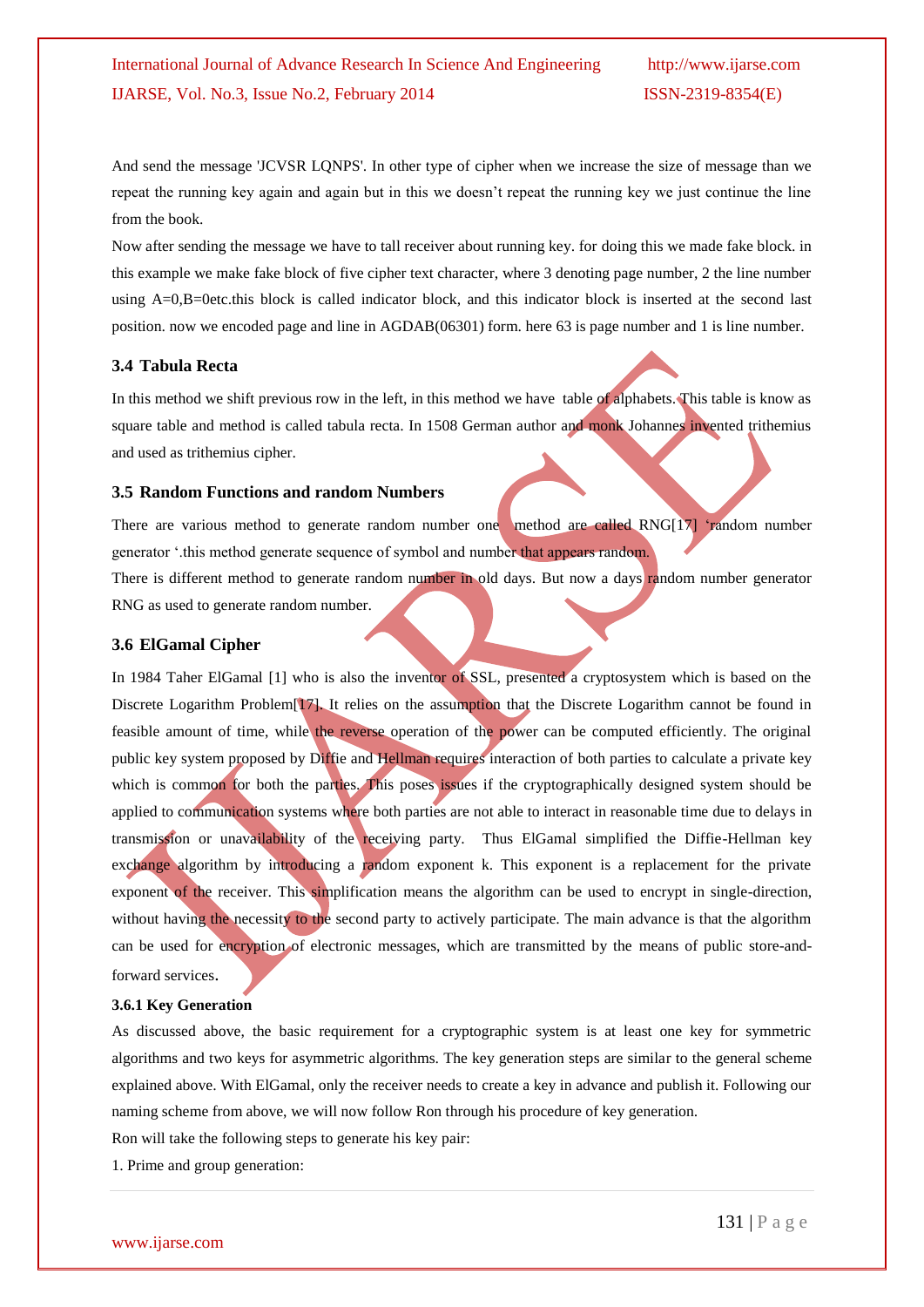In this step we generate p and g .p is prime and g is generator. We select this from multiplicative group  $Z_{\ast p}$  of integer module p.

2. Private key selection:

Now Ron selects an integer b from the group Z by random and with the constraint  $1 \leq b \leq p - 2$ . This will be the private exponent.

3. Public key assembling:

From this we can compute the public key part  $g<sup>b</sup>$  mod p. The public key of Ron in the ElGamal cryptosystem is the triplet  $(p, g, g^b)$  and his private key is b.

4. Public key publishing:

The public key may be published using some dedicated key server or other means, so that Henna is able to get hold of it.

#### **3.6.2 Encryption Procedure**

To encrypt a message M to Ron, Henna first needs to obtain his public key triplet (p, g, g<sup>b</sup>) from a key server or by receiving it from him via unencrypted electronic mail. There is no security issue involved in this transmission, as the only secret part, b, is sent in  $g<sup>b</sup>$ . Since the core assumption of the ElGamal cryptosystem says that it is infeasible to b compute the discrete logarithm, hence it is considered to be safe and secure.

For the encryption of the plaintext message **M**, Henna has to follow these steps:

1. Obtain the public key:

As described above, Henna has to acquire the public key part  $(p, g, g^b)$  of Ron from an official and trusted key server.

2. Prepare M for encoding :

Write M as set of integers  $(m1, m2, ...)$  in the range of  $\{1, ..., p - 1\}$ . These integers will be encoded one by one.

3. Select random exponent:

In this step, Henna will select a random exponent k that takes the place of the second party's private exponent in the Di e-Hellman key exchange. The randomness here is a crucial factor as the possibility to guess the k gives a sensible amount of the information necessary to decrypt the message to the attacker.

4. Compute public key:

To transmit the random exponent k to Ron, Henna computes  $g<sup>k</sup>$  mod p and combines k it with the cipher text that shall be sent to Ron.

5. Encrypt the plaintext:

In this step, Henna encrypts the message M to the cipher text C. For this, she iterates over the set created in step 2 and calculates for each of the m<sub>i</sub>:

$$
c_i = m1 * (g^b)^K
$$

The cipher C is the set of all  $c_i$  with  $0 < i < |M|$ .

The resulting encrypted message C is sent to Ron together with the public key  $g<sup>k</sup>$  mod p derived from the random private exponent.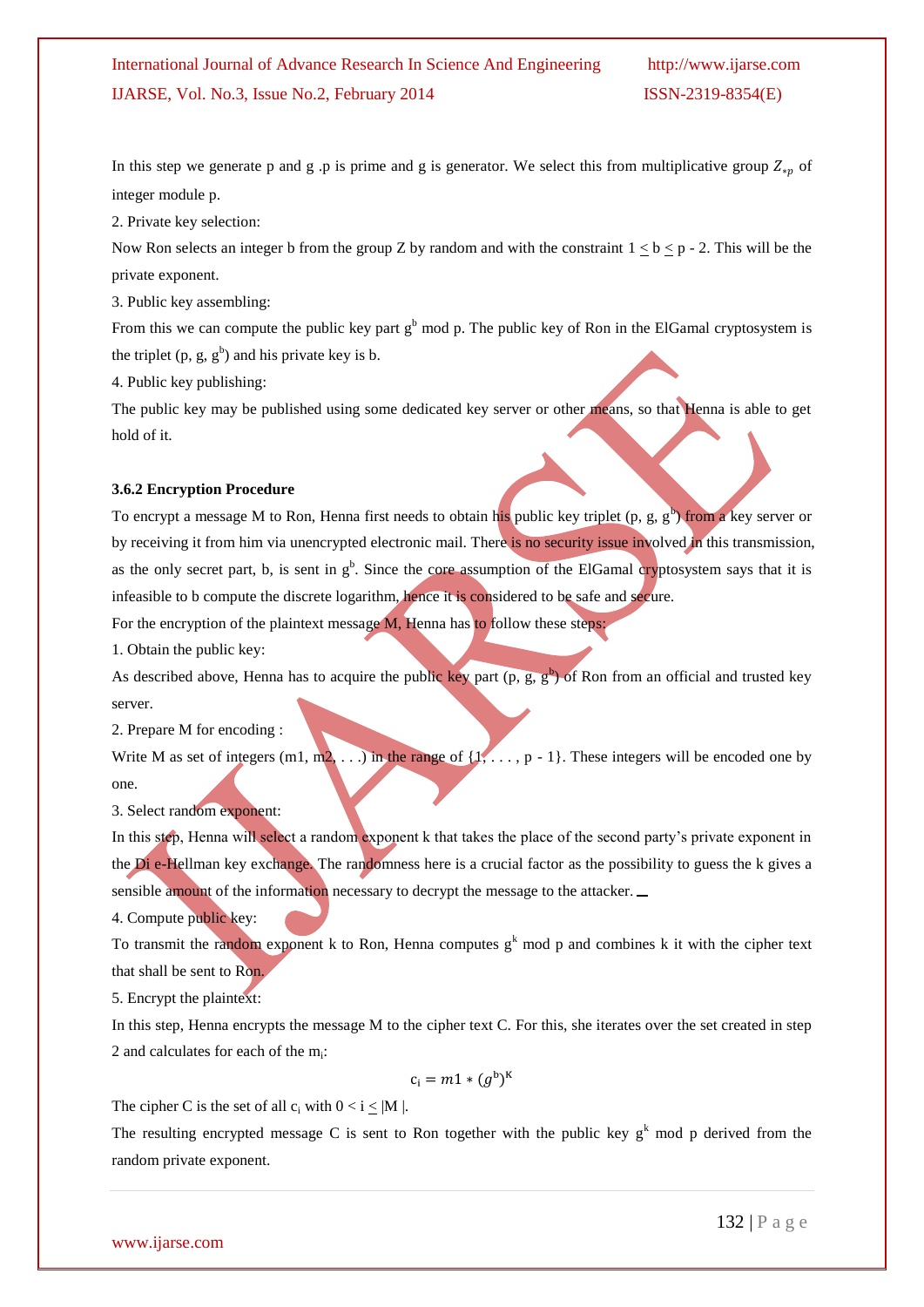Even if an onset would attempt to listen to this transmission, and in a second step would also acquire the public key part  $g^b$  of Ron from a key server, he would still not be able to derive  $g^{b^*k}$  as can be seen from the Discrete Logarithm problem.

For each message block this el gamal algorithm advise to chose new random value for k. This process enhances security because by knowing one block of message attacker doest get all the message block.

$$
c1 = m1 * (gb)K mod P
$$

$$
c2 = m2 * (gb)K mod P
$$

if we the value of  $m_1$  then next block of the message that is  $m_2$  can be calculated by using the following formula:

$$
\frac{m1}{m2} = \frac{c1}{c2}
$$

### **3.6.3 Decryption Procedure**

After receiving the encrypted message C with randomized public key  $g^k$ , Ron has to use the decryption algorithm to be able to read the plaintext M . This approach may be divided in few steps:

1. Compute shared key:

The ElGamal cryptosystem helped Henna to define a shared secret key without Ron's interaction. This shared secret is the combination of Ron's private exponent b and the random exponent k chosen by Henna. The shared key is defined by the following equation:

$$
(g^{K})^{P-1-b} = (g^{K})^{-b} = b^{-bk}
$$

2. Decryption:

For each of the cipher text parts  $c_i$  Ron now computes the plaintext using

 $m_i = (g^{K})^{-b} * c_i \mod p$ 

After combining all of the sub-parts  $m_i$  back to M Ron may read the message sent by Henna.

### **3.6.4 ElGamal Signatures**

The ElGamal encryption scheme does not only support crypto-graphical steps encryption and decryption, but also the digital signing of messages M.

A signature scheme has following 3 main characteristics:

• Creation

Henna needs to be able to find the signature for M by using her private key a. She will then send the message together with the signature as the pair (M, S) to Ron.

• Verification

Ron has to be able to verify the signature by using the public key  $g<sup>a</sup>$ . The verification of the signature assures Ron that Henna has signed the message as he received it. It does not deliver information about if Henna wrote the message herself or if she intended to send it at all. The second information Ron can draw from the verification is that the message has not been altered on the transmission path between him and Henna.

• Forgery prevention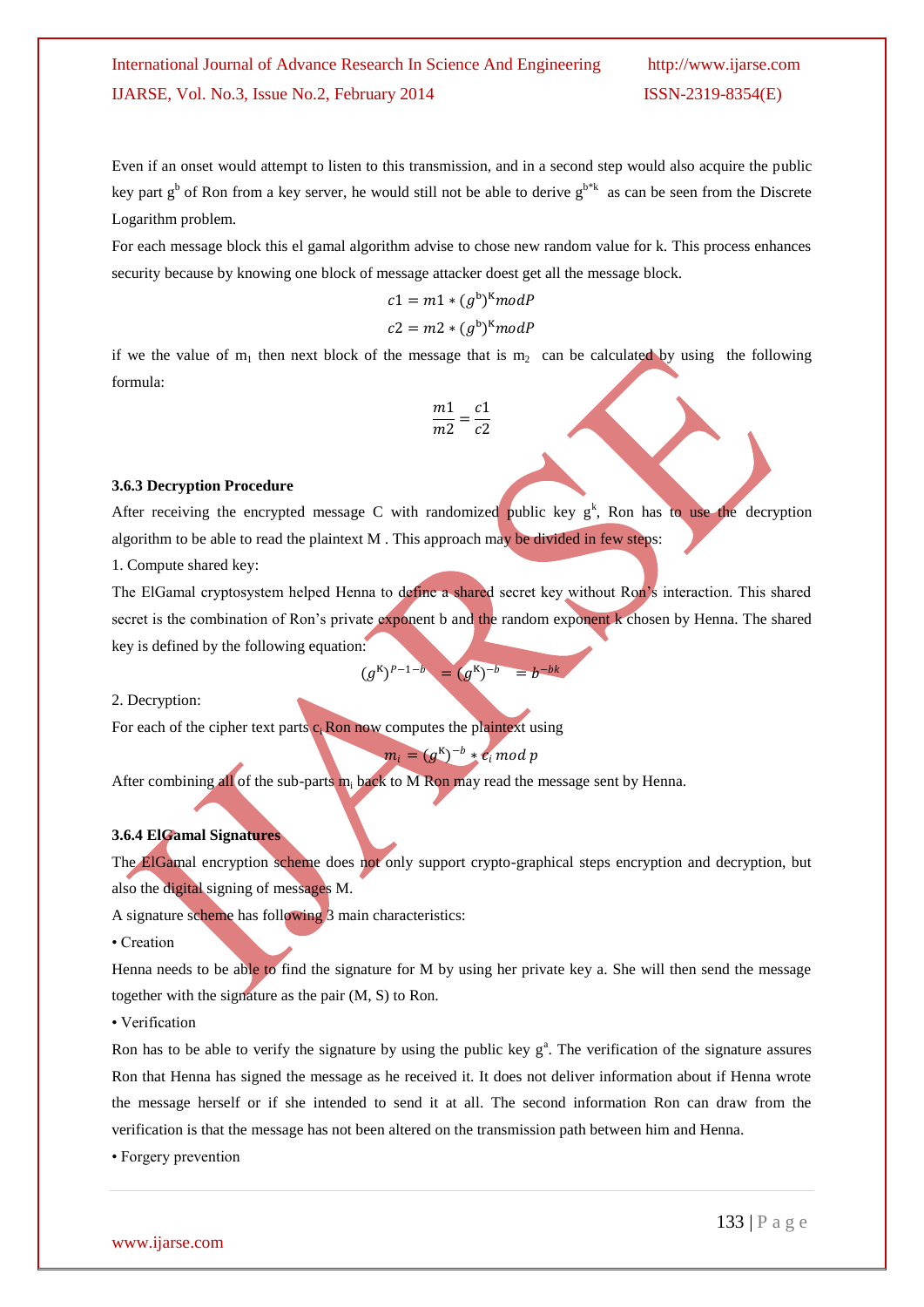It must be impossible for a unauthorised user to use the public key  $g<sup>a</sup>$  of Henna to create a signature for an arbitrary message.

A signature in the ElGamal cryptosystem is the pair (r, s) with  $0 \le r$ , s  $\lt p$  -1 defined by the equation

$$
g^M \equiv (g^a)^r r^s \bmod p
$$

The procedure of digital signing follows same kind of steps as the encryption procedure:

#### 1. Choose random  $k \in G$

2. Compute  $r \equiv g^k \mod P$ 

3. Fill the signature equation from above as

 $g^{M}$ ≡g<sup>ar</sup> gks mod P

and solve it for s using

# $m \equiv ar + ks \mod (P-1)$

This has a solution for s if k is chosen such that  $gcd(k, p - 1) = 1$  Ron received  $(M, r, s)$  and wants to verify the signature instantly. For this purpose, he only needs to compute both sides of the equation one and check it for equality of both sides.

#### **3.6.5 El-Gamal Summary**

As has been shown, the ElGamal cryptosystem is as secure as it is hard to solve the problem of Discrete Logarithm, specified none of the weak random exponents or prime numbers are chosen. Moreover it prevents a chosen plaintext onset by making usage of a randomized encryption exponent say, k. As this exponent k is chosen uniformly before the process of encryption, the same plaintext may result in  $(p - 1)$  different cipher values, one of these possible values is chosen uniformly by choosing a k.

One drawback of ElGamal is the Message size Expansion. The size of the cipher / transferred message doubles the original size. This increment comes from selection of a new random value k for each block of the plaintext message  $m_i$ . Public key derived from this k need to be sent together with the cipher  $c_i$  in the form of the pair  $(c_i, c_j)$  $g<sup>k</sup>$ ), the set of all these pairs giving the cipher text k.

Another problem that can arise is that Henna relies on the authenticity of the public key she retrieves from Ron. This is a lesser problem if the public key is handed over in direct contact, meanwhile usage of the system over a larger network like the Internet other means need to be found Users send their public keys there after generation so others can download them and use them for encryption or validation of signature. In the case suspicious attacker managed to supply Henna with his key and make her believe it is the key of Ron, she would encrypt the message to the attacker and not to the intended receiver Ron. If the message is not signed, the attacker can then encrypt the message again, this time with Ron's key and send it to Ron. This attack is of the type Man-In-The-Middle. Here at least the man-in-the-middle might be detected if Henna would both sign and encrypt the message, since Ron would notice the changed contents when verifying the signature.

To overcome the problem of forged signatures, webs of thrust can be built up where users sign their keys against each other thereby assuring the authenticity of the key. Another possibility is a central certification authority that signs or even gives out the keys only after validating the owner of the key.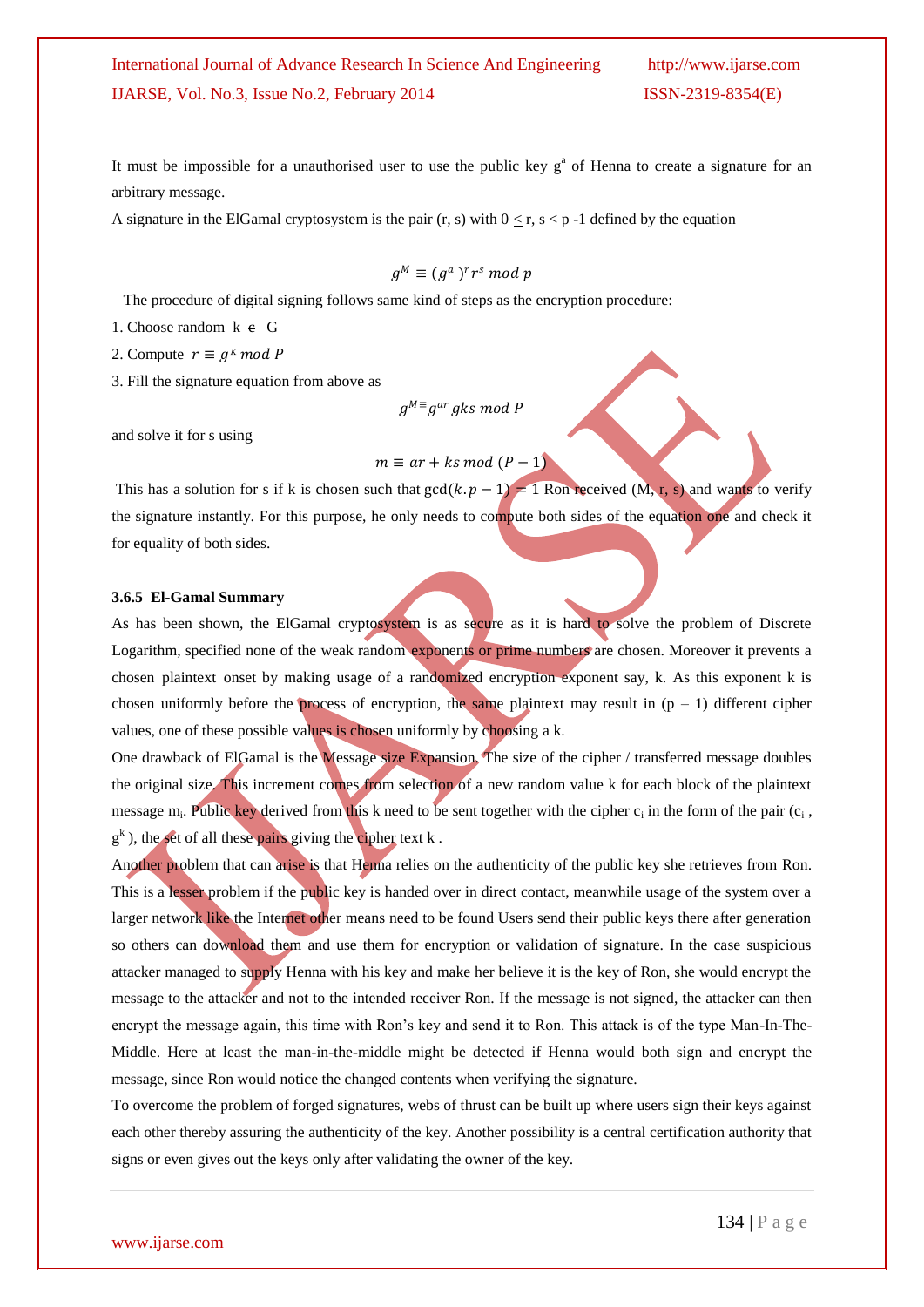### **IV PROPOSED MODEL**

Unlike the approaches described in FIPS'81 which describes the four modes of operations specifically for DES which is Private Key encryption in nature, we are going to design a cryptographic system for Public key cryptographic systems, which will be more efficient in terms of security.

We will introduce the concept of cipher Relay instead of using conventional phenomenon of cipher feedback. Cipher feedback is a mode defined for a single cryptographic algorithm; we will use hybrid cryptosystem by facilitating use of ElGamal Cryptosystem (Asymmetric Key) with Running Key Cipher (Symmetric Key) in a blended environment.

Cipher feedback approach when implemented alone on ElGamal encryption leaves the whole system to be a subject of frequency analysis. So we will first generated some cipher by making use of Running key encryption, then we will relay the output of it as input to ElGamal encryption. This prevents the frequency analysis of English alphabets and text strings of encrypted message. Further we will be able to use cipher feedback in ElGamal encryption.

### **4.1 Encryption in Proposed System**

First we will encrypt the whole message at sender side by using Running Key with the help of some pre-agreed text and a Random function. Here Random function determines the start point of the Running key. This step will give us two entities namely

- 1. Running Key Cipher  $(C_r)$ ,
- 2. Running Key (K<sub>r</sub>: random number used).

In next step we will restructure  $K_r$  and  $C_r$  into multiple fixed size cipher streams as

 $c_r = K_r + c_{r0} + c_{r1} + c_{r3} + c_{r4} + \cdots$ 

Now encrypt  $K_r+C_{r1}$  using ElGamal encryption resulting to  $C_0$  as

$$
c_0 = E(ElGamal(K_r + c_{r0}))
$$

And Encrypt rest part into Cipher feedback mode as

$$
C_n = C_{rn} \oplus C_{r(n-1)}
$$

# **4.2 Decryption**

Decrypt very first ElGamal cipher part i.e.  $C_0$  using ElGamal Decryption will result into  $C_{r0}$  and  $K_r$ .

 $(C_{ro}, K_r) = D(ElGamal(C_o))$ 

Now we have  $C_{r0}$ , so we can easily decrypt cipher feedback part for  $C_{r n}$  for all n>0 as:

$$
C_{rn} = C_n \oplus C_{r(n-1)}
$$

This will result into a stream of  $C_{r,n}$ , recompose Cr by appending these streams of  $C_{r,n}$  in ordered way as

 $C_r = C_{r0} + C_{r1} + C_{r3} + \cdots$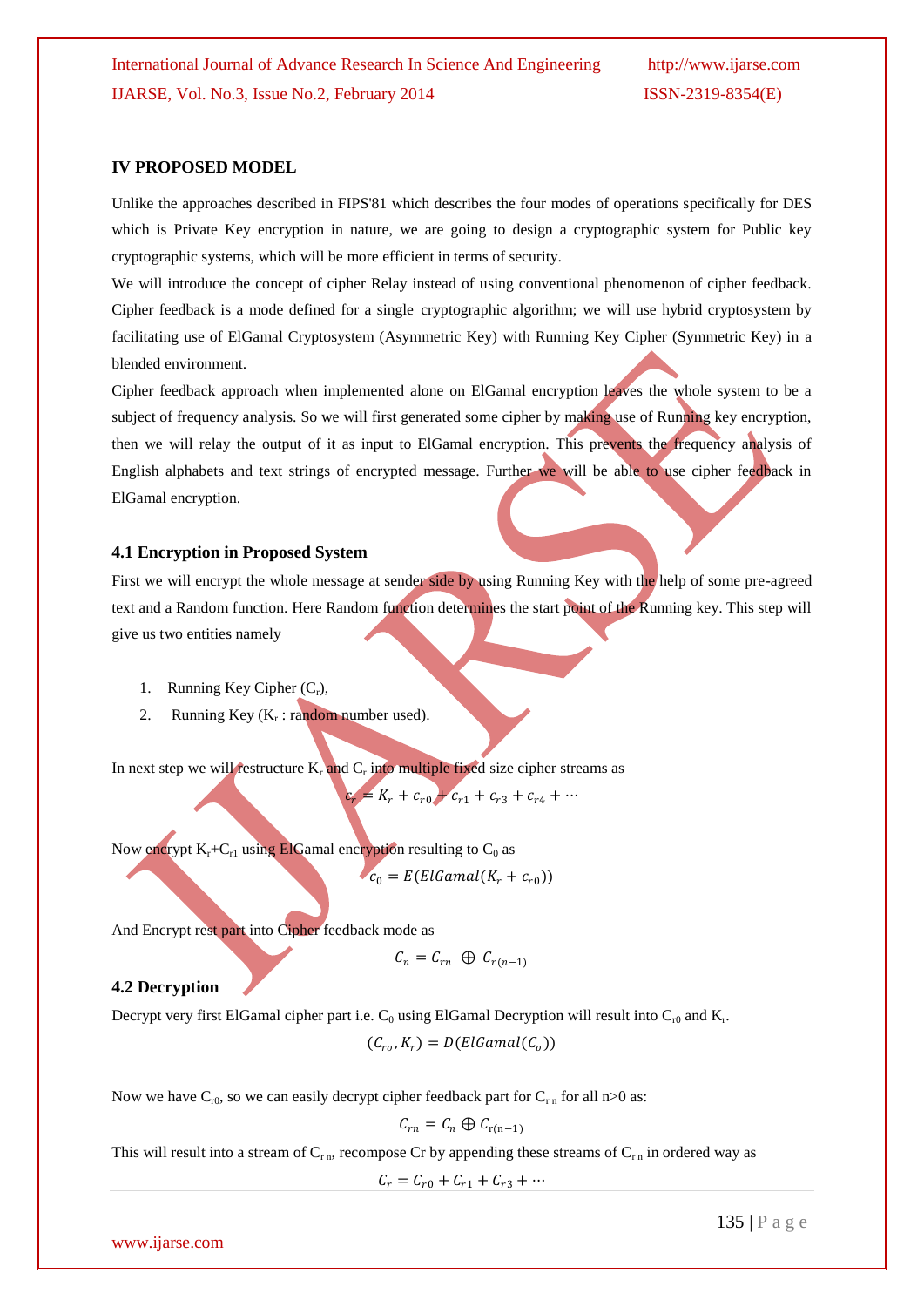Now we have both  $C_r$  and  $K_r$  so we will be able to decrypt the Running Key Cipher by making use of pre-agreed text file.

# **4.3. Flow chart for encryption process in proposed system**

In the fig1 we encrypt the message using first running key cipher and than using EL Gamal cipher M is over message and text Othello. text is over running key which we use to encrypt the message K is over running key that is random number. After encrypt the message we get the running key cipher C<sub>r</sub>. Now we have C<sub>r</sub> +K<sub>i</sub> in the next step we decompose C. Now we encrypt first block of message using EL Gamal algorithm and than encrypt rest part using x-or operation.

# **4.4 Flow chart in decryption of proposed system**

In fig 2 show the decryption process, First we decrypt first block of message using EL Gamal algorithm. After that decrypt rest part using x-or operation. Now we get block cipher chain now we decrypt the cipher block and we gel over original message and text, Othello. text.



**Fig1 Encryption Scheme of Proposed System**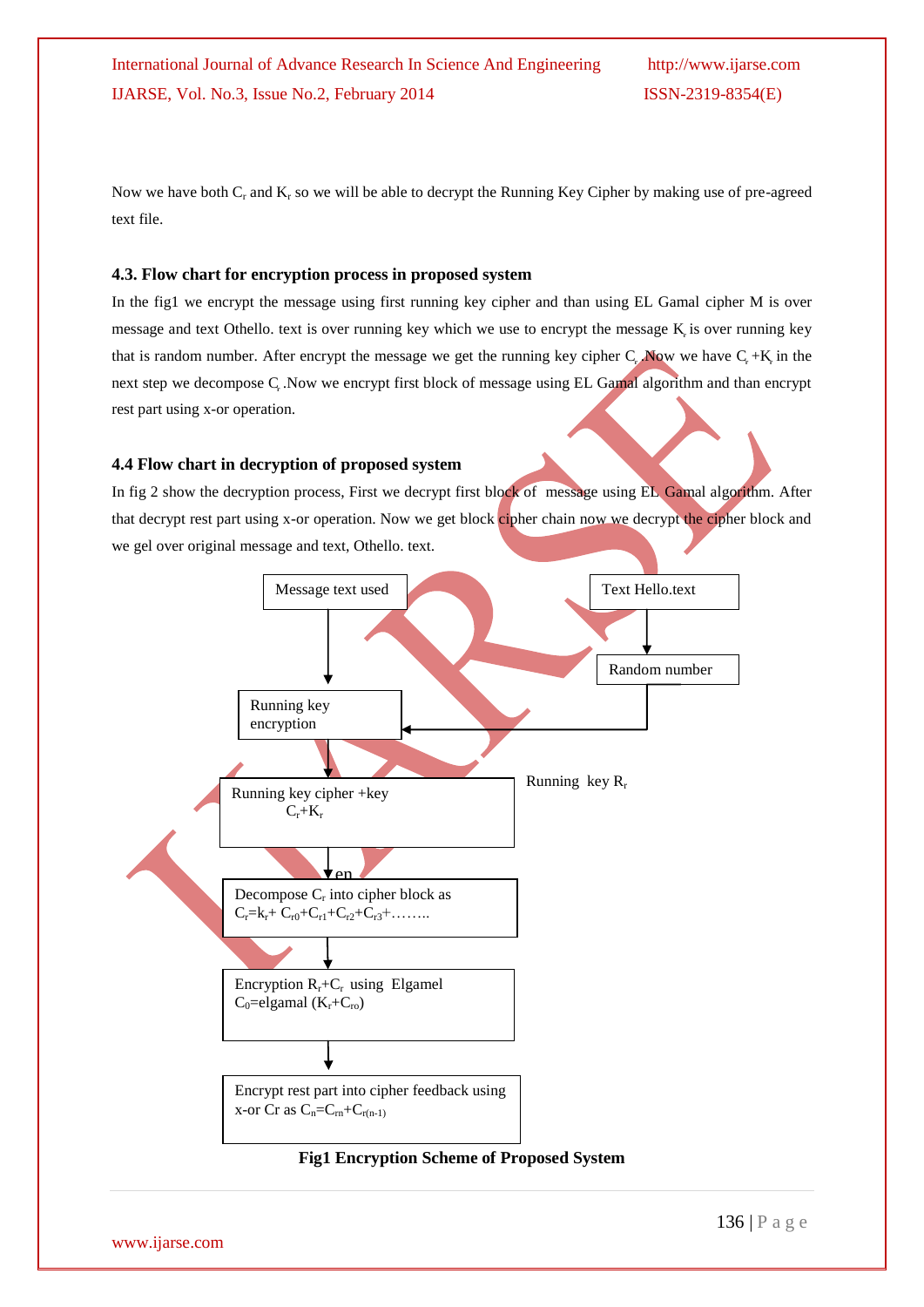



**Fig 2 Decryption Scheme of Proposed System**

# **V CONCLUSIONS**

Higher level of security offered with lower processing overhead,.Advantages of Public key cryptography with simplicity of Private Key environment. A hybrid model which try to have advantages of both Public Key and Private Key cryptosystems The exhaustive operations of traditional private key algorithms are eliminated. The security lies totally on el gamal operations, which is approximately infeasible to break.terms of security has been greatly improved, which makes its scope of application even greater. The impact due to the increase of computation in the signature and verification operations will be weakened with the enhancement of the computing power of the processor.

The analysis of the improved algorithm modeled on the elgamel digital signature algorithm analysis is carrid out by comparsion .the new algorithm has its own characteristics ,especially after the increase in randam number ,there may be an attack methed which elgamal type digital signature it has not had .this is also the need of futher study.We also enhance the security by combining el g amal algorithm with any other algorithm.